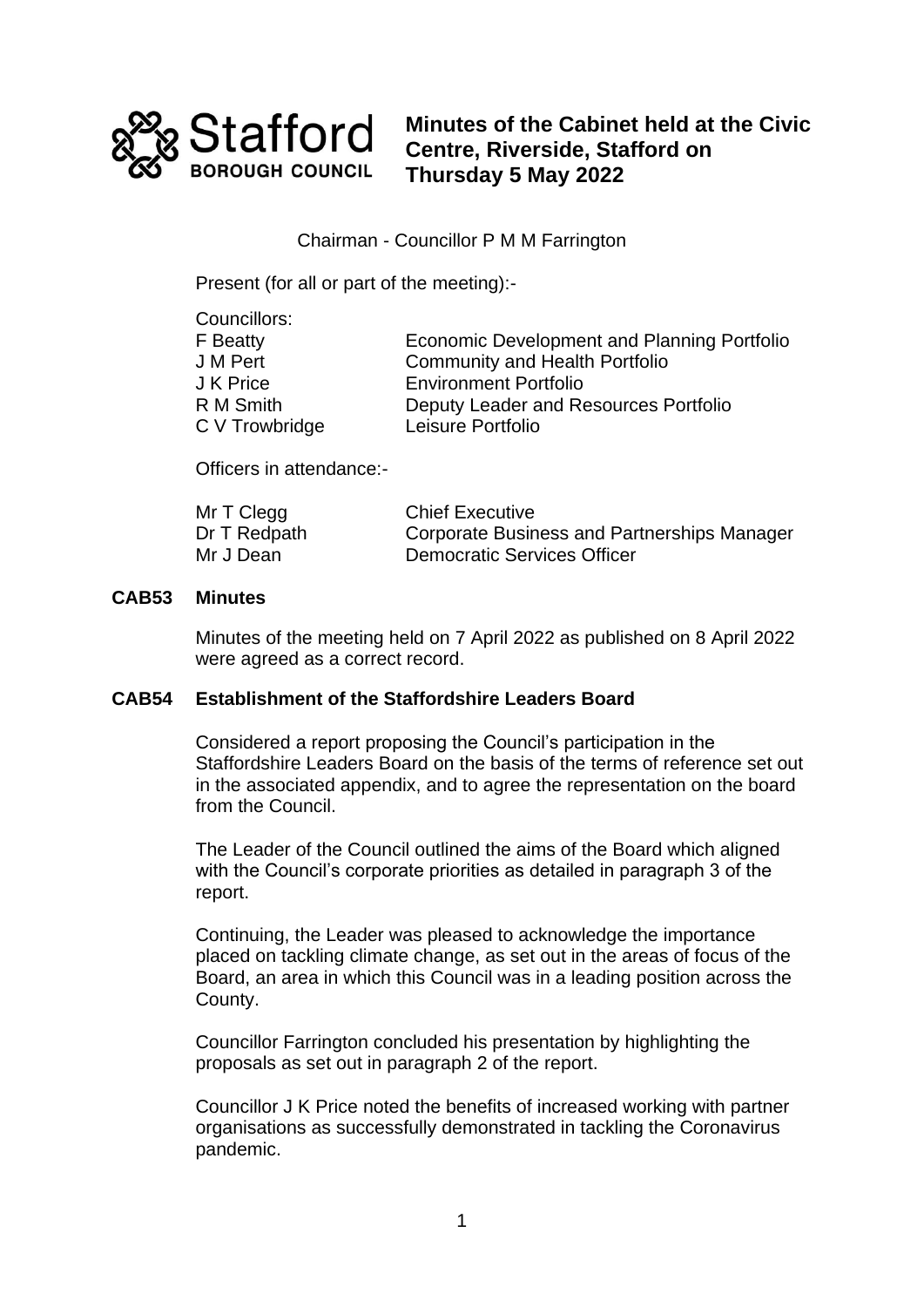The Cabinet subsequently voted on the recommendations, which were declared to be carried.

RESOLVED:- that the proposals of the Leader of the Council be approved as follows:-

That:-

- (i) the Council join the Staffordshire Leaders Board on the basis of the Terms of Reference set out in the appendix to the report;
- (ii) the Leader of the Council be appointed as the Council's representative on the Leaders Board;
- (iii) the Deputy Leader of the Council be appointed as the substitute for the Leader on the Leaders Board should the Leader be unavailable.

## **CAB55 Corporate Peer Challenge - Follow Up**

Considered a report presenting an update to members with regards to the Corporate Peer Challenge Follow Up that took place in November 2021.

The Leader of the Council detailed paragraphs 3 and 5 of the report before moving on to the associated appendix which provided further detail of the peer challenge follow up visit.

Continuing, the Leader noted the commentary as set out in page 25 of the agenda and congratulated all Officers for their efforts in continuing to bring forward major investment projects by maximising the Council's geographical position, whilst dealing with other challenges presented by uncertainty with local Government financing, the continuing Coronavirus pandemic and the Ukrainian refugee crisis.

Councillor Farrington concluded his presentation by highlighting the proposals as set out in paragraph 2 of the report.

Councillor J K Price was pleased to reaffirm the Councils commitment to tackling climate change and the wider green agenda, as referred to in the report.

Councillor R M Smith noted the very positive message resulting from the follow up visit, and viewed the resulting key recommendations as opportunities for further improvements to be made across the entire Council.

The Cabinet voted on the recommendation, which was declared to be carried.